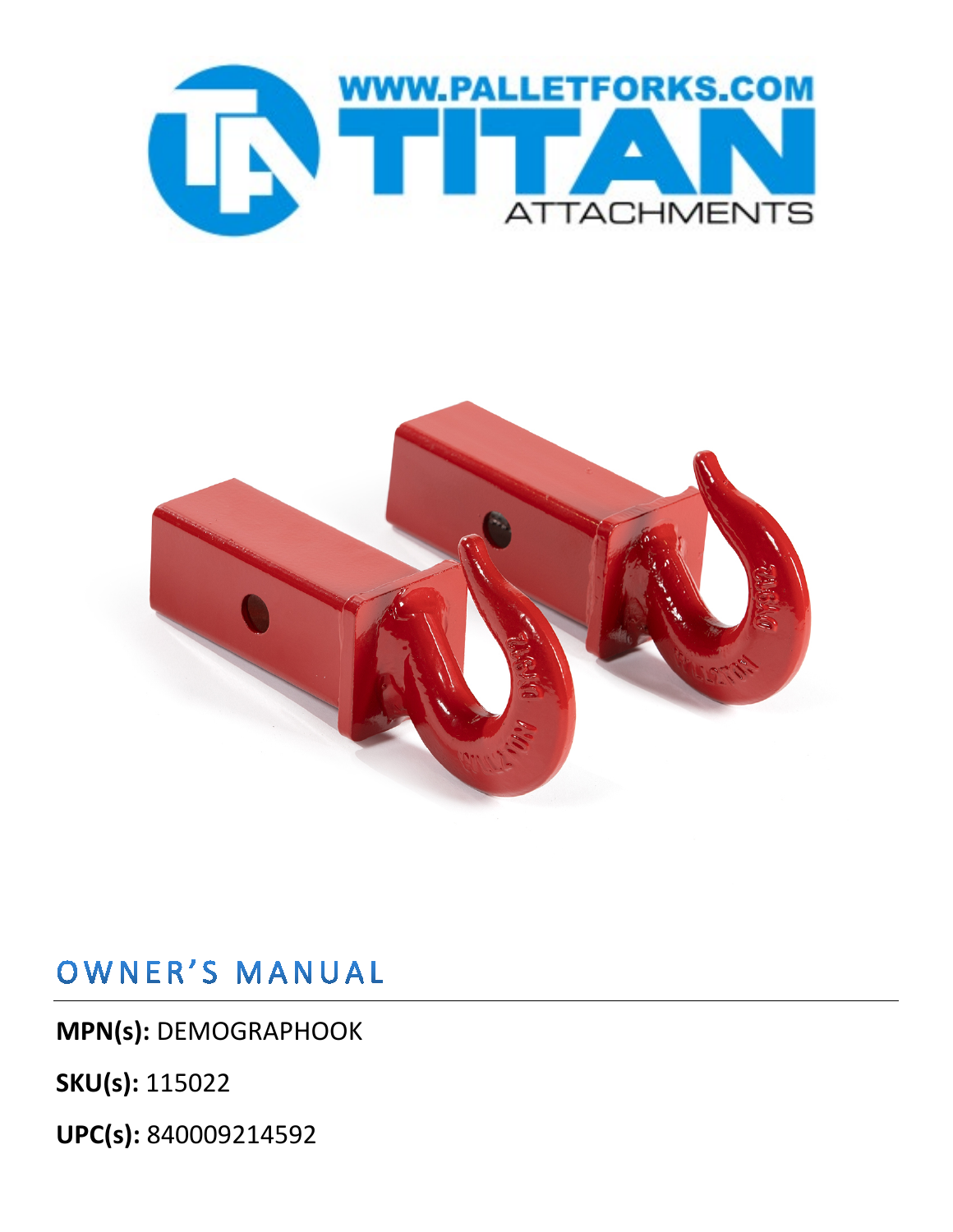

| <b>KEY</b>        | <b>BOX</b> | <b>DESCRIPTION</b>    | <b>QTY</b> |
|-------------------|------------|-----------------------|------------|
| $\left( 1\right)$ |            | <b>HITCH</b>          |            |
| (2)               |            | <b>COUPLING PLATE</b> |            |
| (3)               |            | <b>CHAIN HOOK</b>     |            |

### ASSEMBLY INSTRUCTIONS

− No Assembly Instructions Required.